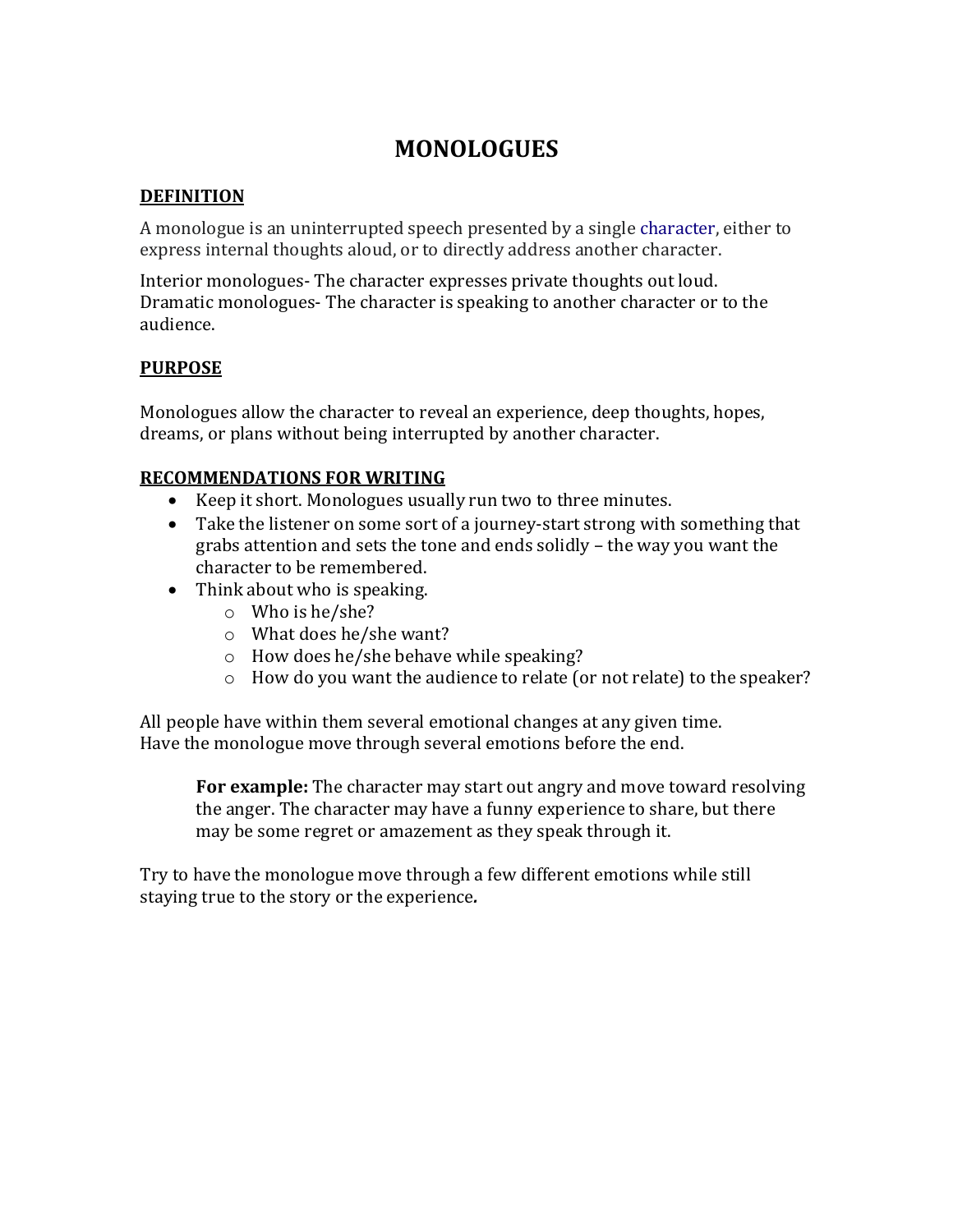# **THE TEN-MINUTE-OR-LESS PLAY**

#### **These are the things to consider at first:**

- How will you quickly orient your audience to the world of your play?
- How will you establish when and where we are located?
- Who are these people? Why are they doing and saying those things?
- What do they want?
- Where is this story going?
- What do you want the audience to notice, to think, to feel as you guide them through the journey of your play?
- And while the lights fade at the end of your play, what impact do you hope to have made on the audience? What do you want them to remember?

#### A play, of any length, consists of basic elements: Plot, characters, thought, sound, action, spectacle.

# **A) PLOT:**

This is "what happens." It is the basic story you are telling.

#### **B) CHARACTERS:**

- Their names, they way they look, their ages, their health, their personality traits. The way they speak, move.
- Where are they from? Do they have an accent, either from a particular region of the USA or from another country.
- How do they walk, gesture. Are they shy? Frightened? Bold? Self-assured? Provide enough information in the cast list to help the actor playing the part to portray the character accurately.

# **C) THOUGHT:**

- What subtle ideas or messages are you trying to express through the story and the characters?
- Are the messages important to you and to the story?
- Are they too obvious or are they ideas that the audiences can infer through the dialogue and action without being "hit over the head"?

# **D) MUSIC:**

This is the "music" of the language...

- How the words create emotions and personality and energy?
- Do the characters talk rapidly, slowly, stuttering, with "attitude," with force? How fast?
- How do your words create the mood you want?